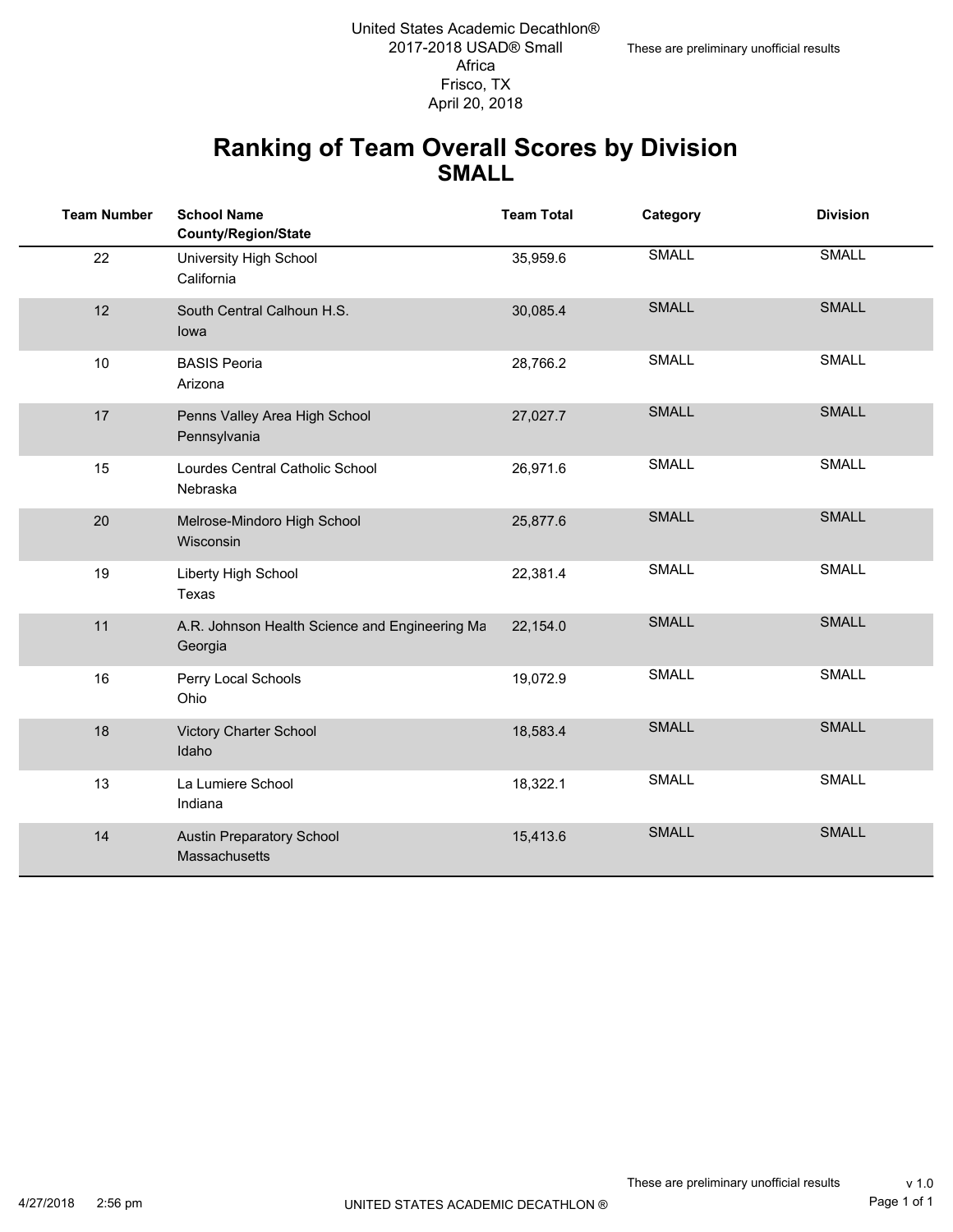## **Top Overall Scorer By Team**

| ID   | <b>First Name</b><br><b>Last Name</b> | <b>School Name</b><br>County/Region/State                  | <b>Score</b><br>Rank    | <b>HSV</b> |
|------|---------------------------------------|------------------------------------------------------------|-------------------------|------------|
| 1001 | Shreyas<br>Hallur                     | <b>BASIS Peoria</b><br>Arizona                             | 6,593.0                 | Honor      |
| 1102 | Cassidy<br>Blackwell                  | A.R. Johnson Health Science and Engineering Mac<br>Georgia | 4,605.3<br>$\mathbf{1}$ | Honor      |
| 1205 | A.J.<br>Maulsby                       | South Central Calhoun H.S.<br>lowa                         | 5,679.7                 | Scholastic |
| 1302 | Olivia<br><b>Dybing</b>               | La Lumiere School<br>Indiana                               | 4,508.7                 | Honor      |
| 1401 | Thomas<br><b>Burnham</b>              | <b>Austin Preparatory School</b><br>Massachusetts          | 4,228.1                 | Honor      |
| 1501 | James<br>Mason                        | Lourdes Central Catholic School<br>Nebraska                | 5,921.7                 | Honor      |
| 1602 | Olivia<br>Kline                       | Perry Local Schools<br>Ohio                                | 5,305.6                 | Honor      |
| 1701 | Sam<br>Kupp                           | Penns Valley Area High School<br>Pennsylvania              | 7,101.4<br>$\mathbf 1$  | Honor      |
| 1803 | Grace<br>Jurhs                        | <b>Victory Charter School</b><br>Idaho                     | 3,902.1                 | Honor      |
| 1907 | Kaleb<br>Zick                         | Liberty High School<br>Texas                               | 4,542.3<br>$\mathbf{1}$ | Varsity    |
| 2001 | Ethan<br>Kastenschmidt                | Melrose-Mindoro High School<br>Wisconsin                   | 5,954.4                 | Honor      |
| 2201 | Lady<br>Abangan                       | <b>University High School</b><br>California                | 6,564.3                 | Honor      |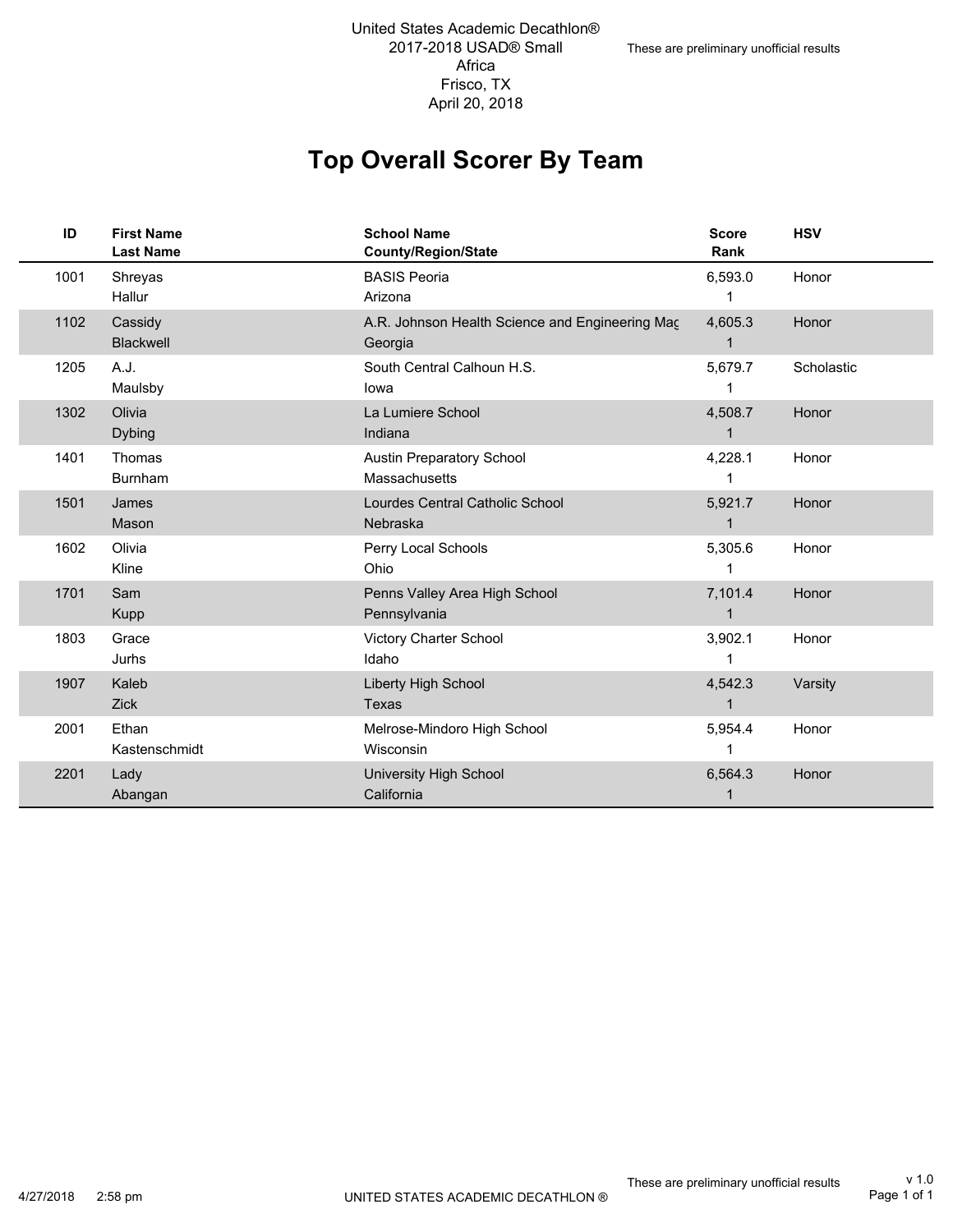# **Top Scores for Decathlon By Division SMALL**

| ID   | <b>First Name</b> | <b>School Name</b>            | <b>Score</b> | <b>HSV</b> |
|------|-------------------|-------------------------------|--------------|------------|
|      | <b>Last Name</b>  | <b>County/Region/State</b>    | Rank         |            |
| 1701 | Sam               | Penns Valley Area High School | 7,101.4      | Honor      |
|      | Kupp              | Pennsylvania                  |              |            |
| 1001 | Shreyas           | <b>BASIS Peoria</b>           | 6,593.0      | Honor      |
|      | Hallur            | Arizona                       | 2            |            |
| 1002 | Viraj             | <b>BASIS Peoria</b>           | 6,587.9      | Honor      |
|      | Shukla            | Arizona                       | 3            |            |
| 2204 | Andrew            | <b>University High School</b> | 5,862.7      | Scholastic |
|      | <b>Her</b>        | California                    |              |            |
| 2206 | Barry             | University High School        | 5,816.6      | Scholastic |
|      | Mortichesky       | California                    | 2            |            |
| 1205 | A.J.              | South Central Calhoun H.S.    | 5,679.7      | Scholastic |
|      | Maulsby           | lowa                          | 3            |            |
| 2207 | Ethan             | University High School        | 5,688.3      | Varsity    |
|      | Enriquez          | California                    |              |            |
| 2209 | Lexi              | <b>University High School</b> | 5,601.3      | Varsity    |
|      | Patterson         | California                    | 2            |            |
| 2208 | Miranda           | University High School        | 5,527.3      | Varsity    |
|      | Lara              | California                    | 3            |            |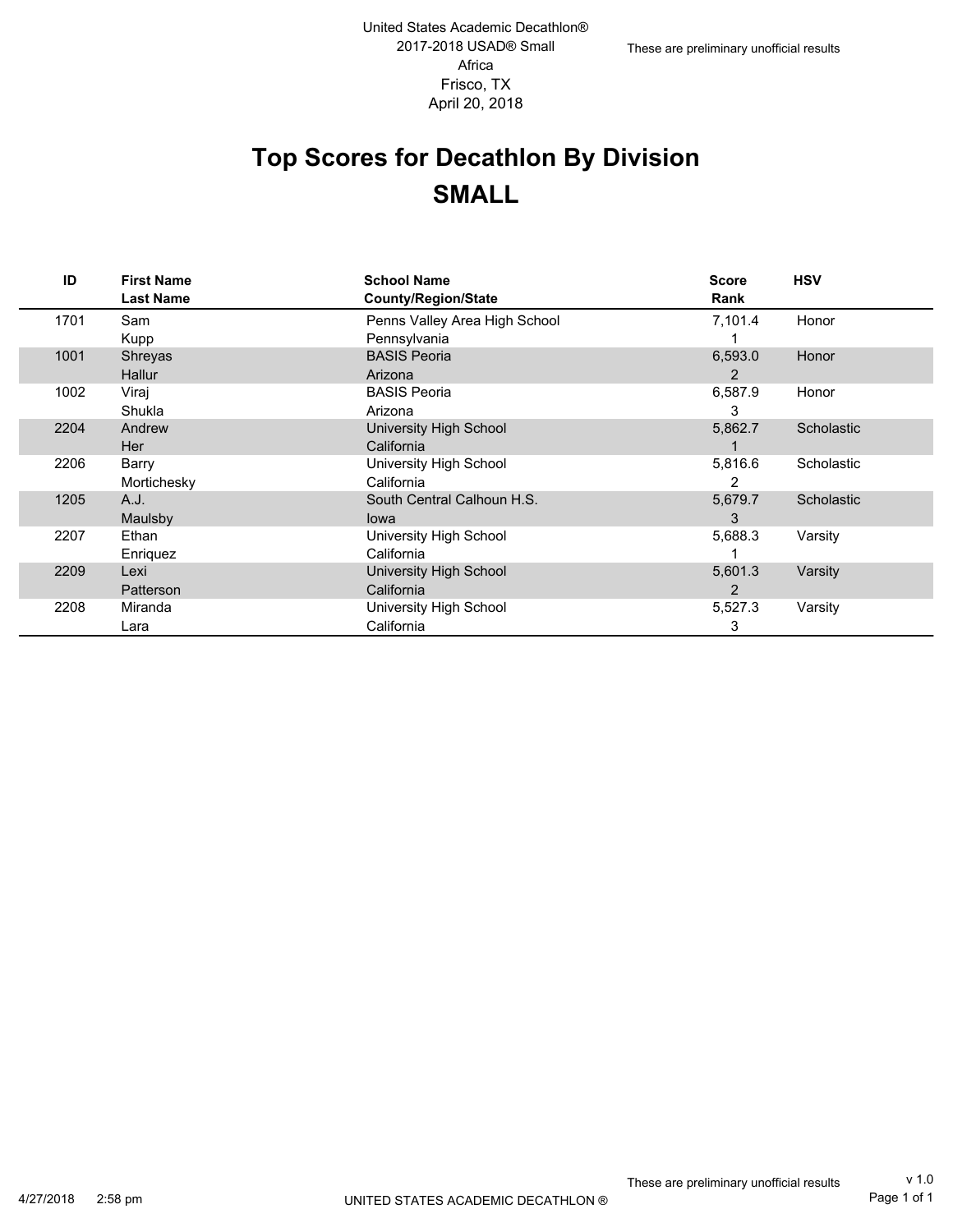#### **SMALL Top Score for Event Art By Division**

| ID   | <b>First Name</b><br><b>Last Name</b> | <b>Team Name</b><br><b>County/Region/State</b> | <b>Score</b><br>Rank | <b>HSV</b> |
|------|---------------------------------------|------------------------------------------------|----------------------|------------|
| 1701 | Sam                                   | Penns Valley Area High School                  | 880.0                | Honor      |
|      | Kupp                                  | Pennsylvania                                   | 1                    |            |
| 1002 | Viraj                                 | <b>BASIS Peoria</b>                            | 860.0                | Honor      |
|      | Shukla                                | Arizona                                        | 2                    |            |
| 2201 | Lady                                  | University High School                         | 860.0                | Honor      |
|      | Abangan                               | California                                     | $\overline{2}$       |            |
| 1203 | Michael                               | South Central Calhoun H.S.                     | 840.0                | Honor      |
|      | Mossman                               | lowa                                           | 3                    |            |
| 1204 | Sam                                   | South Central Calhoun H.S.                     | 880.0                | Scholastic |
|      | Corey                                 | lowa                                           | 1                    |            |
| 1205 | A.J.                                  | South Central Calhoun H.S.                     | 840.0                | Scholastic |
|      | Maulsby                               | lowa                                           | $\overline{2}$       |            |
| 2204 | Andrew                                | University High School                         | 780.0                | Scholastic |
|      | Her                                   | California                                     | 3                    |            |
| 2206 | Barry                                 | University High School                         | 780.0                | Scholastic |
|      | Mortichesky                           | California                                     | 3                    |            |
| 2207 | Ethan                                 | University High School                         | 740.0                | Varsity    |
|      | Enriquez                              | California                                     | 1                    |            |
| 2209 | Lexi                                  | University High School                         | 700.0                | Varsity    |
|      | Patterson                             | California                                     | $\overline{2}$       |            |
| 1207 | Jacob                                 | South Central Calhoun H.S.                     | 620.0                | Varsity    |
|      | Stephenson                            | lowa                                           | 3                    |            |
| 2208 | Miranda                               | University High School                         | 620.0                | Varsity    |
|      | Lara                                  | California                                     | 3                    |            |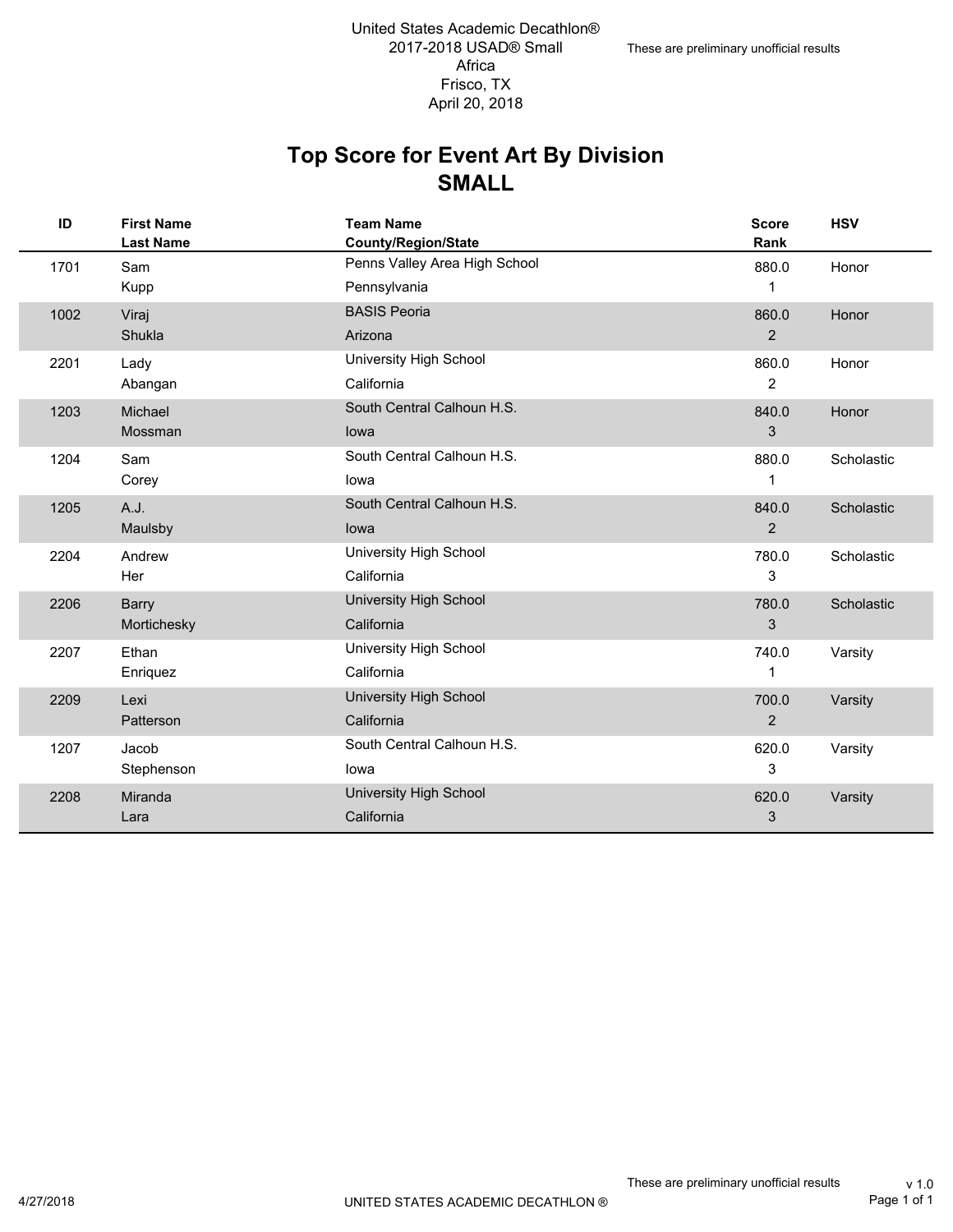#### **SMALL Top Score for Event Economics By Division**

| ID   | <b>First Name</b><br><b>Last Name</b> | <b>Team Name</b><br>County/Region/State | <b>Score</b><br>Rank | <b>HSV</b> |
|------|---------------------------------------|-----------------------------------------|----------------------|------------|
| 1701 | Sam                                   | Penns Valley Area High School           | 880.0                | Honor      |
|      | Kupp                                  | Pennsylvania                            | 1                    |            |
| 1001 | Shreyas                               | <b>BASIS Peoria</b>                     | 860.0                | Honor      |
|      | Hallur                                | Arizona                                 | $\overline{2}$       |            |
| 1002 | Viraj                                 | <b>BASIS Peoria</b>                     | 840.0                | Honor      |
|      | Shukla                                | Arizona                                 | 3                    |            |
| 2201 | Lady                                  | <b>University High School</b>           | 840.0                | Honor      |
|      | Abangan                               | California                              | 3                    |            |
| 2004 | Justin                                | Melrose-Mindoro High School             | 720.0                | Scholastic |
|      | Waughtal                              | Wisconsin                               | 1                    |            |
| 2205 | Dong                                  | <b>University High School</b>           | 700.0                | Scholastic |
|      | Lee                                   | California                              | 2                    |            |
| 1004 | Tejit                                 | <b>BASIS Peoria</b>                     | 700.0                | Scholastic |
|      | Miryala                               | Arizona                                 | $\overline{2}$       |            |
| 1206 | Cara                                  | South Central Calhoun H.S.              | 680.0                | Scholastic |
|      | Voorde                                | lowa                                    | 3                    |            |
| 1207 | Jacob                                 | South Central Calhoun H.S.              | 840.0                | Varsity    |
|      | Stephenson                            | lowa                                    | 1                    |            |
| 2207 | Ethan                                 | <b>University High School</b>           | 720.0                | Varsity    |
|      | Enriquez                              | California                              | $\overline{2}$       |            |
| 2209 | Lexi                                  | University High School                  | 660.0                | Varsity    |
|      | Patterson                             | California                              | 3                    |            |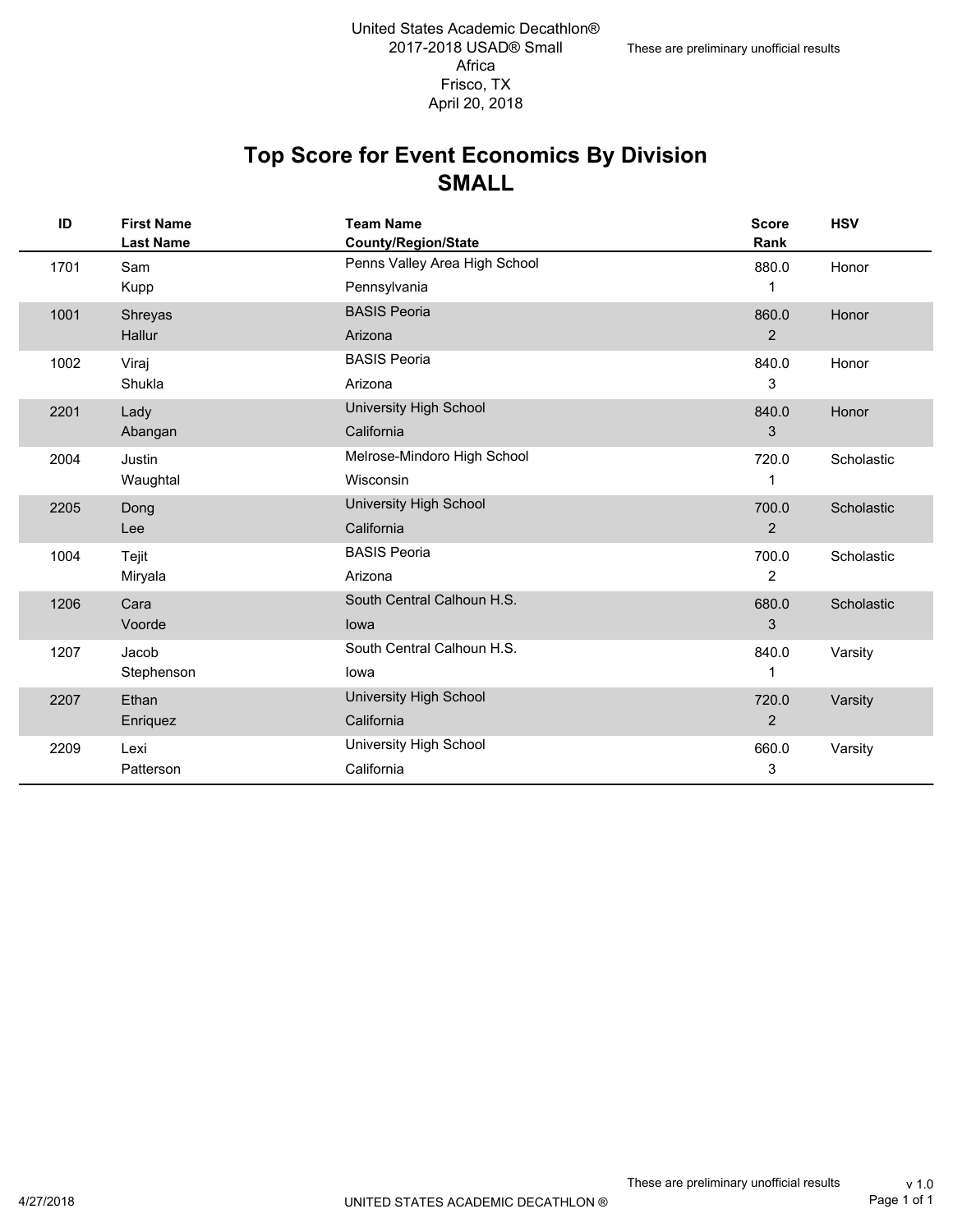#### **SMALL Top Score for Event Essay By Division**

| ID   | <b>First Name</b><br><b>Last Name</b> | <b>Team Name</b><br><b>County/Region/State</b>          | <b>Score</b><br>Rank | <b>HSV</b> |
|------|---------------------------------------|---------------------------------------------------------|----------------------|------------|
| 1701 | Sam                                   | Penns Valley Area High School                           | 930.0                | Honor      |
|      | <b>Kupp</b>                           | Pennsylvania                                            | $\mathbf{1}$         |            |
| 1501 | James                                 | Lourdes Central Catholic School                         | 896.0                | Honor      |
|      | Mason                                 | Nebraska                                                | 2                    |            |
| 1102 | Cassidy                               | A.R. Johnson Health Science and Engineering Magnet Scho | 891.0                | Honor      |
|      | <b>Blackwell</b>                      | Georgia                                                 | 3                    |            |
| 1505 | Tyler                                 | Lourdes Central Catholic School                         | 950.0                | Scholastic |
|      | Mucha                                 | Nebraska                                                | 1                    |            |
| 2206 | <b>Barry</b>                          | <b>University High School</b>                           | 828.0                | Scholastic |
|      | Mortichesky                           | California                                              | $\overline{2}$       |            |
| 1506 | Halli                                 | Lourdes Central Catholic School                         | 828.0                | Scholastic |
|      | Whitten                               | Nebraska                                                | $\overline{2}$       |            |
| 1705 | Alex                                  | Penns Valley Area High School                           | 828.0                | Scholastic |
|      | <b>Boeckel</b>                        | Pennsylvania                                            | $\overline{2}$       |            |
| 1704 | Dan                                   | Penns Valley Area High School                           | 806.0                | Scholastic |
|      | Conolly                               | Pennsylvania                                            | 3                    |            |
| 2207 | Ethan                                 | University High School                                  | 874.0                | Varsity    |
|      | Enriquez                              | California                                              | $\mathbf 1$          |            |
| 2208 | Miranda                               | University High School                                  | 833.0                | Varsity    |
|      | Lara                                  | California                                              | $\overline{2}$       |            |
| 2008 | Xiomarallely                          | Melrose-Mindoro High School                             | 805.0                | Varsity    |
|      | Perez                                 | Wisconsin                                               | 3                    |            |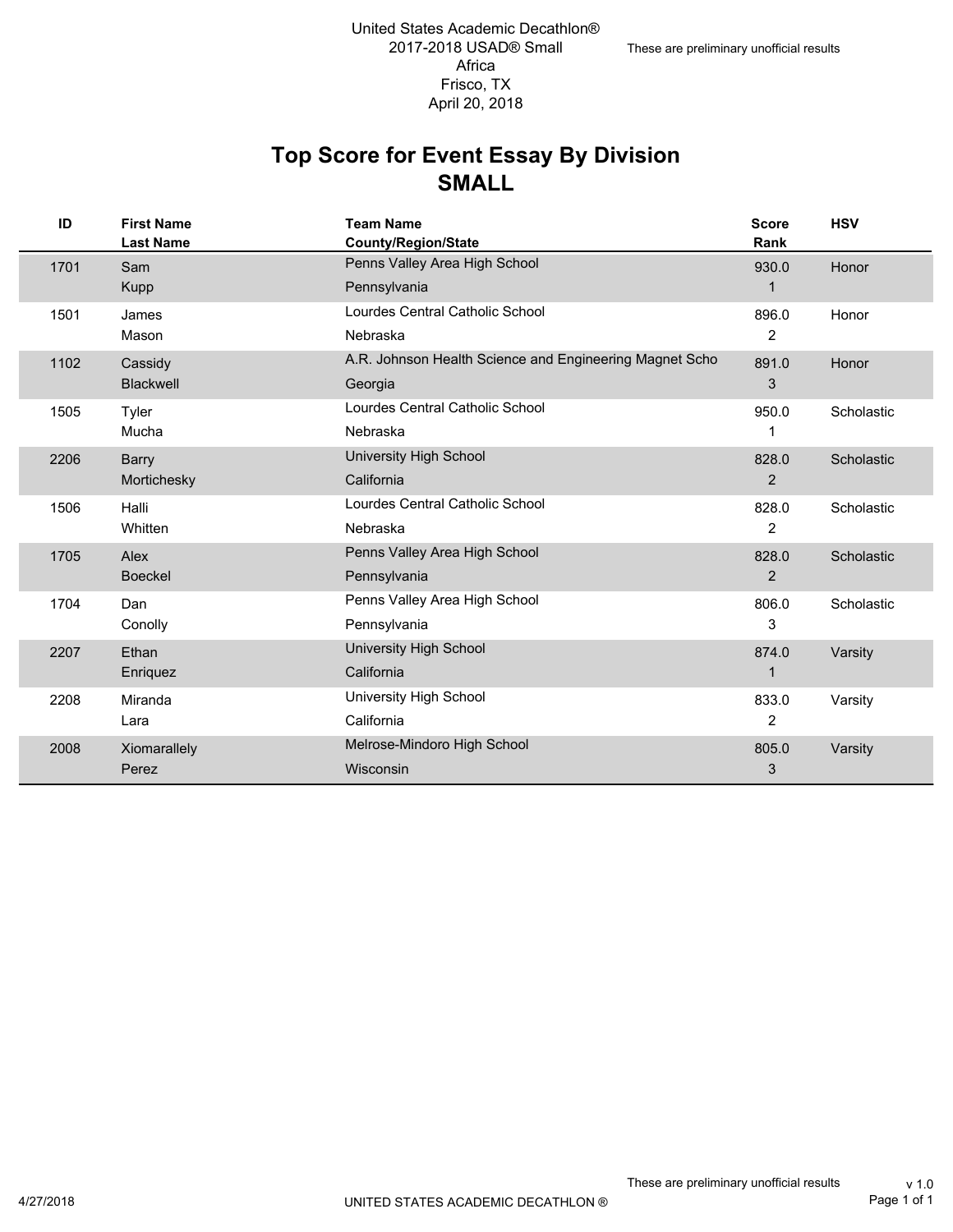#### **SMALL Top Score for Event Literature By Division**

| ID   | <b>First Name</b><br><b>Last Name</b> | <b>Team Name</b><br><b>County/Region/State</b> | <b>Score</b><br>Rank | <b>HSV</b> |
|------|---------------------------------------|------------------------------------------------|----------------------|------------|
| 2201 | Lady                                  | University High School                         | 940.0                | Honor      |
|      | Abangan                               | California                                     | $\mathbf{1}$         |            |
| 1701 | Sam                                   | Penns Valley Area High School                  | 880.0                | Honor      |
|      | <b>Kupp</b>                           | Pennsylvania                                   | 2                    |            |
| 2203 | John (Jack)                           | University High School                         | 860.0                | Honor      |
|      | Randall                               | California                                     | 3                    |            |
| 1504 | Grant                                 | Lourdes Central Catholic School                | 720.0                | Scholastic |
|      | <b>Draus</b>                          | Nebraska                                       | $\mathbf{1}$         |            |
| 2204 | Andrew                                | University High School                         | 720.0                | Scholastic |
|      | Her                                   | California                                     | 1                    |            |
| 1206 | Cara                                  | South Central Calhoun H.S.                     | 680.0                | Scholastic |
|      | Voorde                                | lowa                                           | 2                    |            |
| 1205 | A.J.                                  | South Central Calhoun H.S.                     | 640.0                | Scholastic |
|      | Maulsby                               | lowa                                           | 3                    |            |
| 1005 | Leah                                  | <b>BASIS Peoria</b>                            | 640.0                | Scholastic |
|      | Videen                                | Arizona                                        | 3                    |            |
| 1006 | Logan                                 | <b>BASIS Peoria</b>                            | 640.0                | Scholastic |
|      | Graham                                | Arizona                                        | 3                    |            |
| 2208 | Miranda                               | <b>University High School</b>                  | 820.0                | Varsity    |
|      | Lara                                  | California                                     | $\mathbf{1}$         |            |
| 2207 | Ethan                                 | University High School                         | 680.0                | Varsity    |
|      | Enriquez                              | California                                     | 2                    |            |
| 2209 | Lexi                                  | University High School                         | 620.0                | Varsity    |
|      | Patterson                             | California                                     | 3                    |            |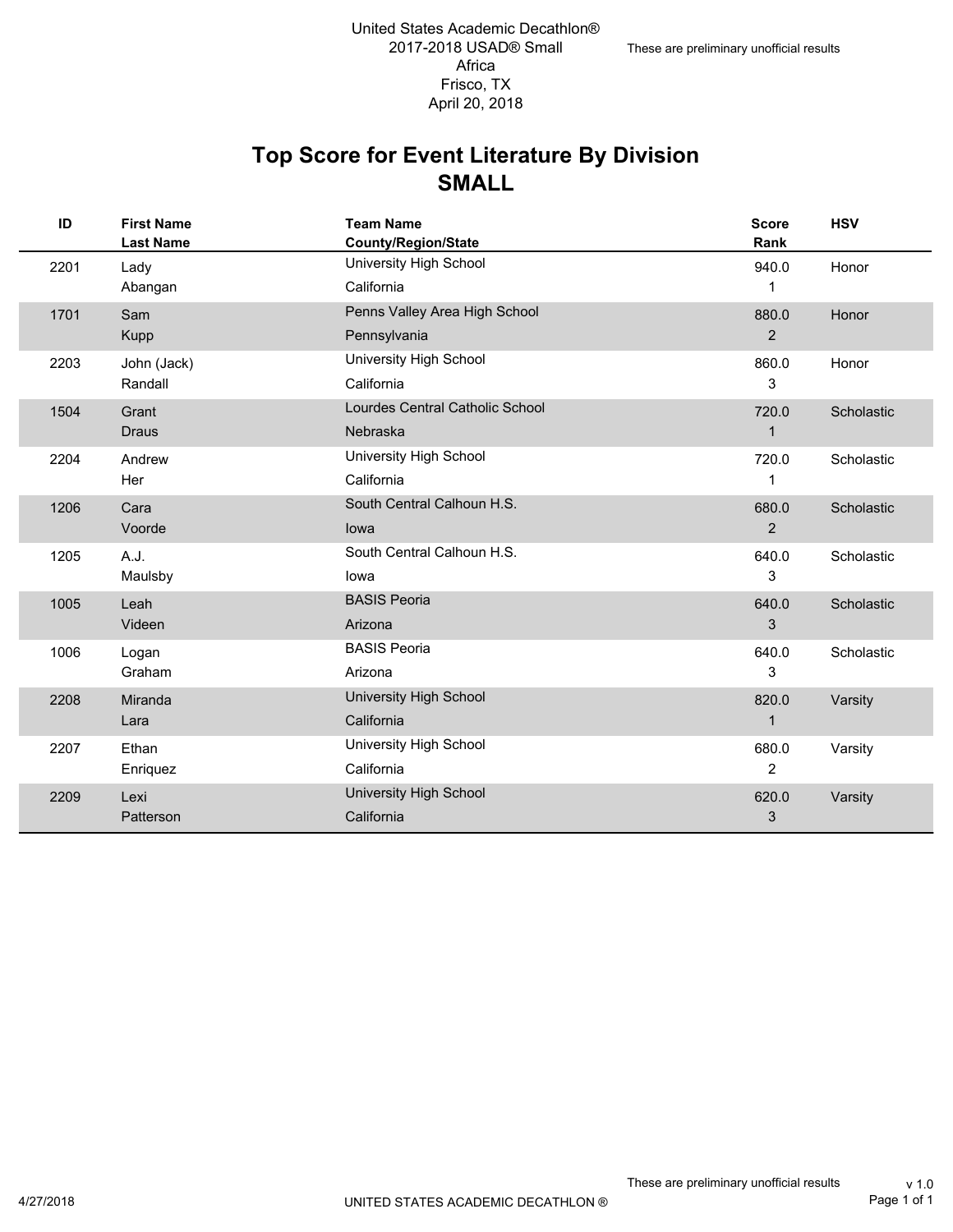#### **SMALL Top Score for Event Mathematics By Division**

| ID   | <b>First Name</b><br><b>Last Name</b> | <b>Team Name</b><br>County/Region/State | <b>Score</b><br>Rank | <b>HSV</b> |
|------|---------------------------------------|-----------------------------------------|----------------------|------------|
| 1001 | Shreyas                               | <b>BASIS Peoria</b>                     | 1,000.0              | Honor      |
|      | Hallur                                | Arizona                                 | 1                    |            |
| 1701 | Sam                                   | Penns Valley Area High School           | 971.4                | Honor      |
|      | Kupp                                  | Pennsylvania                            | 2                    |            |
| 2001 | Ethan                                 | Melrose-Mindoro High School             | 971.4                | Honor      |
|      | Kastenschmidt                         | Wisconsin                               | $\overline{2}$       |            |
| 1002 | Viraj                                 | <b>BASIS Peoria</b>                     | 942.9                | Honor      |
|      | Shukla                                | Arizona                                 | 3                    |            |
| 2205 | Dong                                  | University High School                  | 942.9                | Scholastic |
|      | Lee                                   | California                              | 1                    |            |
| 2004 | Justin                                | Melrose-Mindoro High School             | 942.9                | Scholastic |
|      | Waughtal                              | Wisconsin                               | $\mathbf{1}$         |            |
| 2206 | <b>Barry</b>                          | University High School                  | 828.6                | Scholastic |
|      | Mortichesky                           | California                              | $\overline{c}$       |            |
| 1504 | Grant                                 | Lourdes Central Catholic School         | 771.4                | Scholastic |
|      | <b>Draus</b>                          | <b>Nebraska</b>                         | 3                    |            |
| 1306 | Amy                                   | La Lumiere School                       | 771.4                | Scholastic |
|      | Wang                                  | Indiana                                 | 3                    |            |
| 2209 | Lexi                                  | University High School                  | 914.3                | Varsity    |
|      | Patterson                             | California                              | $\mathbf{1}$         |            |
| 1907 | Kaleb                                 | Liberty High School                     | 714.3                | Varsity    |
|      | Zick                                  | Texas                                   | $\overline{2}$       |            |
| 2207 | Ethan                                 | University High School                  | 714.3                | Varsity    |
|      | Enriquez                              | California                              | $\overline{c}$       |            |
| 1009 | Vikas                                 | <b>BASIS Peoria</b>                     | 685.7                | Varsity    |
|      | Mejari                                | Arizona                                 | 3                    |            |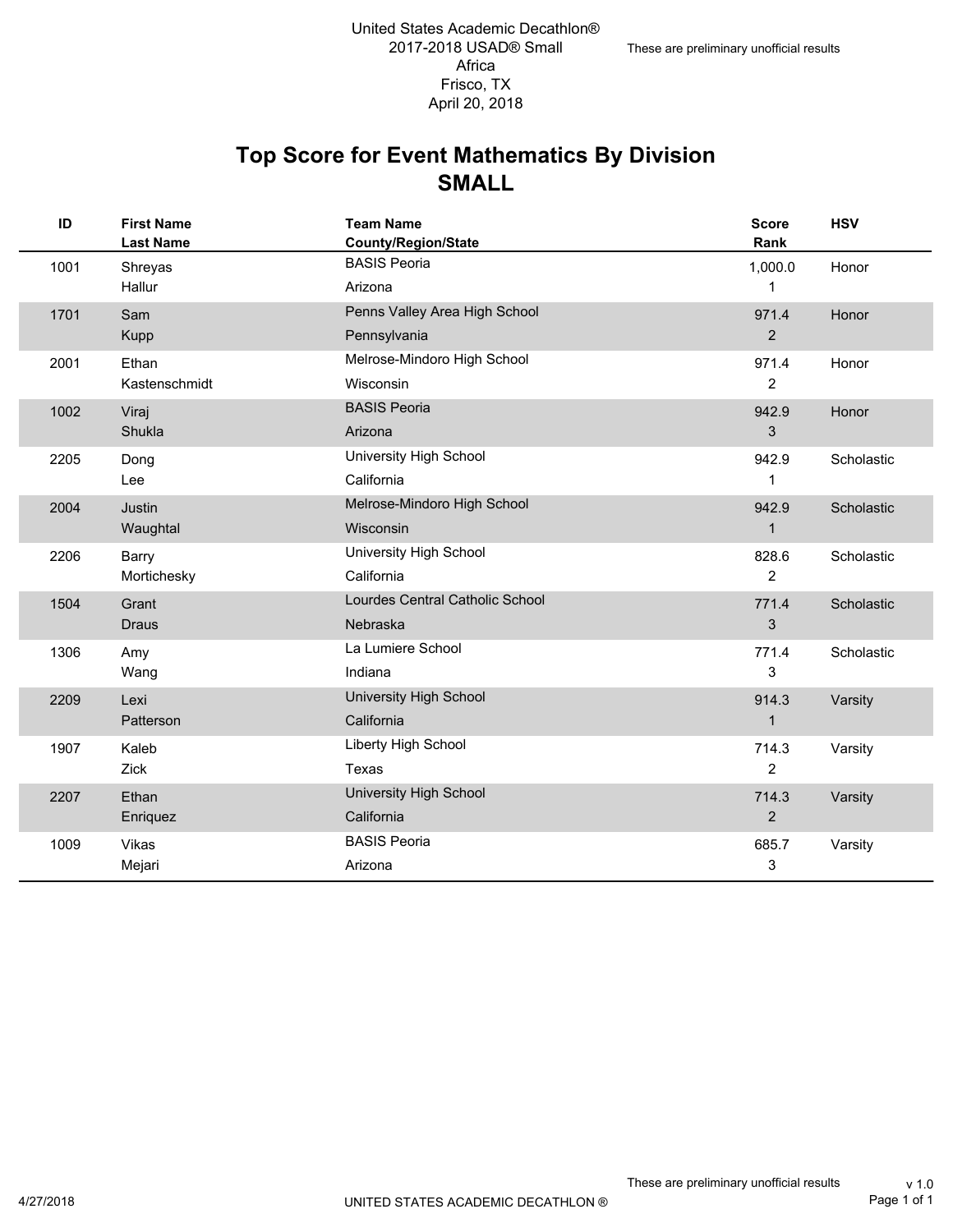#### **SMALL Top Score for Event Music By Division**

| ID   | <b>First Name</b><br><b>Last Name</b> | <b>Team Name</b><br>County/Region/State | <b>Score</b><br>Rank | <b>HSV</b> |
|------|---------------------------------------|-----------------------------------------|----------------------|------------|
| 1701 | Sam                                   | Penns Valley Area High School           | 880.0                | Honor      |
|      | <b>Kupp</b>                           | Pennsylvania                            |                      |            |
| 2202 | Arti                                  | University High School                  | 800.0                | Honor      |
|      | Patel                                 | California                              | 2                    |            |
| 2201 | Lady                                  | University High School                  | 740.0                | Honor      |
|      | Abangan                               | California                              | 3                    |            |
| 2206 | Barry                                 | University High School                  | 700.0                | Scholastic |
|      | Mortichesky                           | California                              | 1                    |            |
| 2204 | Andrew                                | <b>University High School</b>           | 680.0                | Scholastic |
|      | Her                                   | California                              | 2                    |            |
| 1205 | A.J.                                  | South Central Calhoun H.S.              | 620.0                | Scholastic |
|      | Maulsby                               | lowa                                    | 3                    |            |
| 2208 | Miranda                               | <b>University High School</b>           | 720.0                | Varsity    |
|      | Lara                                  | California                              | 1                    |            |
| 2207 | Ethan                                 | University High School                  | 620.0                | Varsity    |
|      | Enriquez                              | California                              | 2                    |            |
| 2209 | Lexi                                  | <b>University High School</b>           | 580.0                | Varsity    |
|      | Patterson                             | California                              | 3                    |            |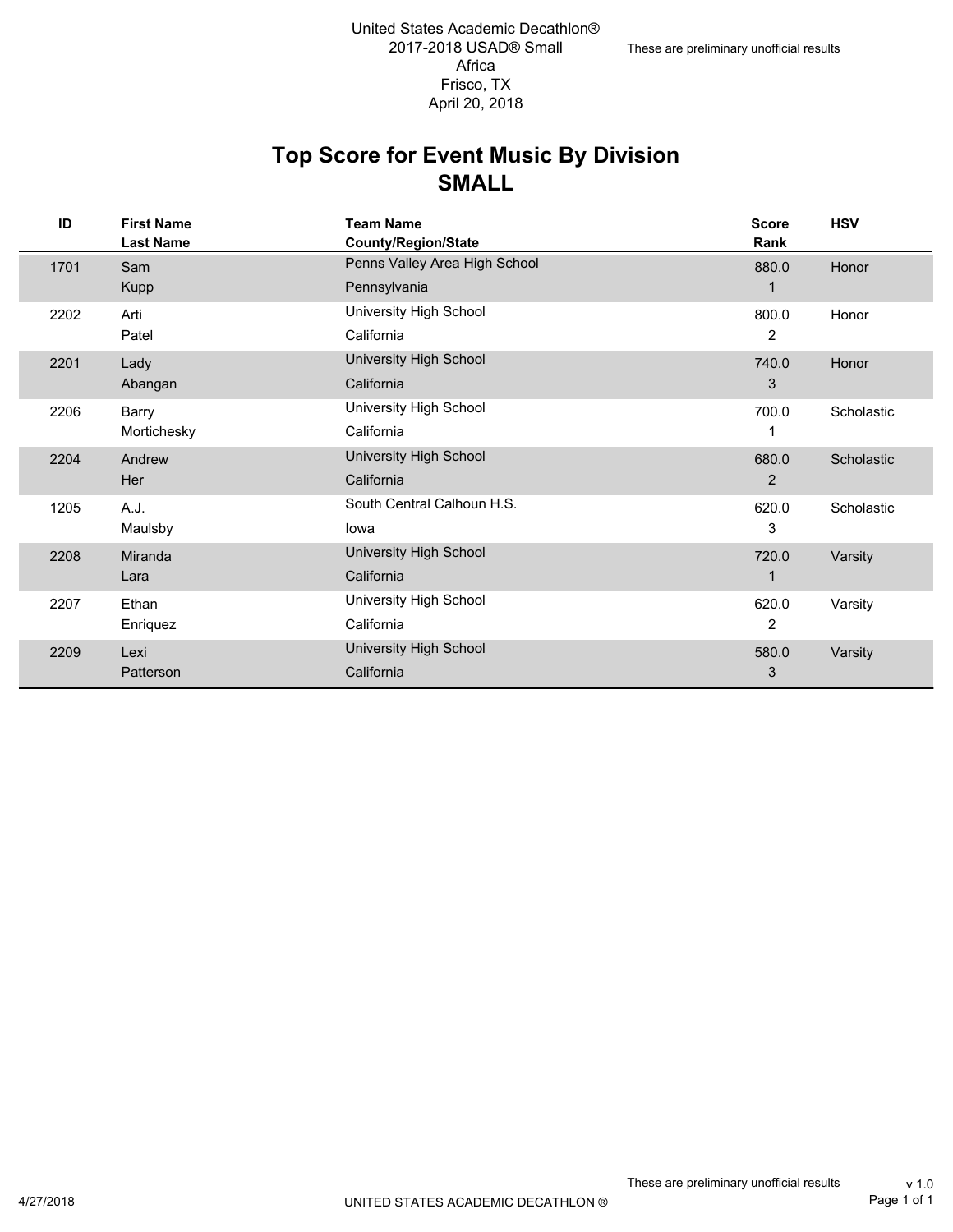#### **SMALL Top Score for Event Science By Division**

| ID   | <b>First Name</b><br><b>Last Name</b> | <b>Team Name</b><br><b>County/Region/State</b> | <b>Score</b><br>Rank | <b>HSV</b> |
|------|---------------------------------------|------------------------------------------------|----------------------|------------|
| 1002 | Viraj                                 | <b>BASIS Peoria</b>                            | 920.0                | Honor      |
|      | Shukla                                | Arizona                                        | 1                    |            |
| 1201 | Connor                                | South Central Calhoun H.S.                     | 900.0                | Honor      |
|      | <b>Bahr</b>                           | lowa                                           | $\overline{2}$       |            |
| 1001 | Shreyas                               | <b>BASIS Peoria</b>                            | 860.0                | Honor      |
|      | Hallur                                | Arizona                                        | 3                    |            |
| 1701 | Sam                                   | Penns Valley Area High School                  | 860.0                | Honor      |
|      | <b>Kupp</b>                           | Pennsylvania                                   | 3                    |            |
| 2201 | Lady                                  | University High School                         | 860.0                | Honor      |
|      | Abangan                               | California                                     | 3                    |            |
| 2204 | Andrew                                | <b>University High School</b>                  | 800.0                | Scholastic |
|      | Her                                   | California                                     | $\mathbf 1$          |            |
| 2206 | Barry                                 | University High School                         | 780.0                | Scholastic |
|      | Mortichesky                           | California                                     | $\overline{2}$       |            |
| 2205 | Dong                                  | <b>University High School</b>                  | 740.0                | Scholastic |
|      | Lee                                   | California                                     | 3                    |            |
| 1207 | Jacob                                 | South Central Calhoun H.S.                     | 900.0                | Varsity    |
|      | Stephenson                            | lowa                                           | 1                    |            |
| 2209 | Lexi                                  | <b>University High School</b>                  | 820.0                | Varsity    |
|      | <b>Patterson</b>                      | California                                     | $\overline{2}$       |            |
| 2208 | Miranda                               | University High School                         | 700.0                | Varsity    |
|      | Lara                                  | California                                     | 3                    |            |